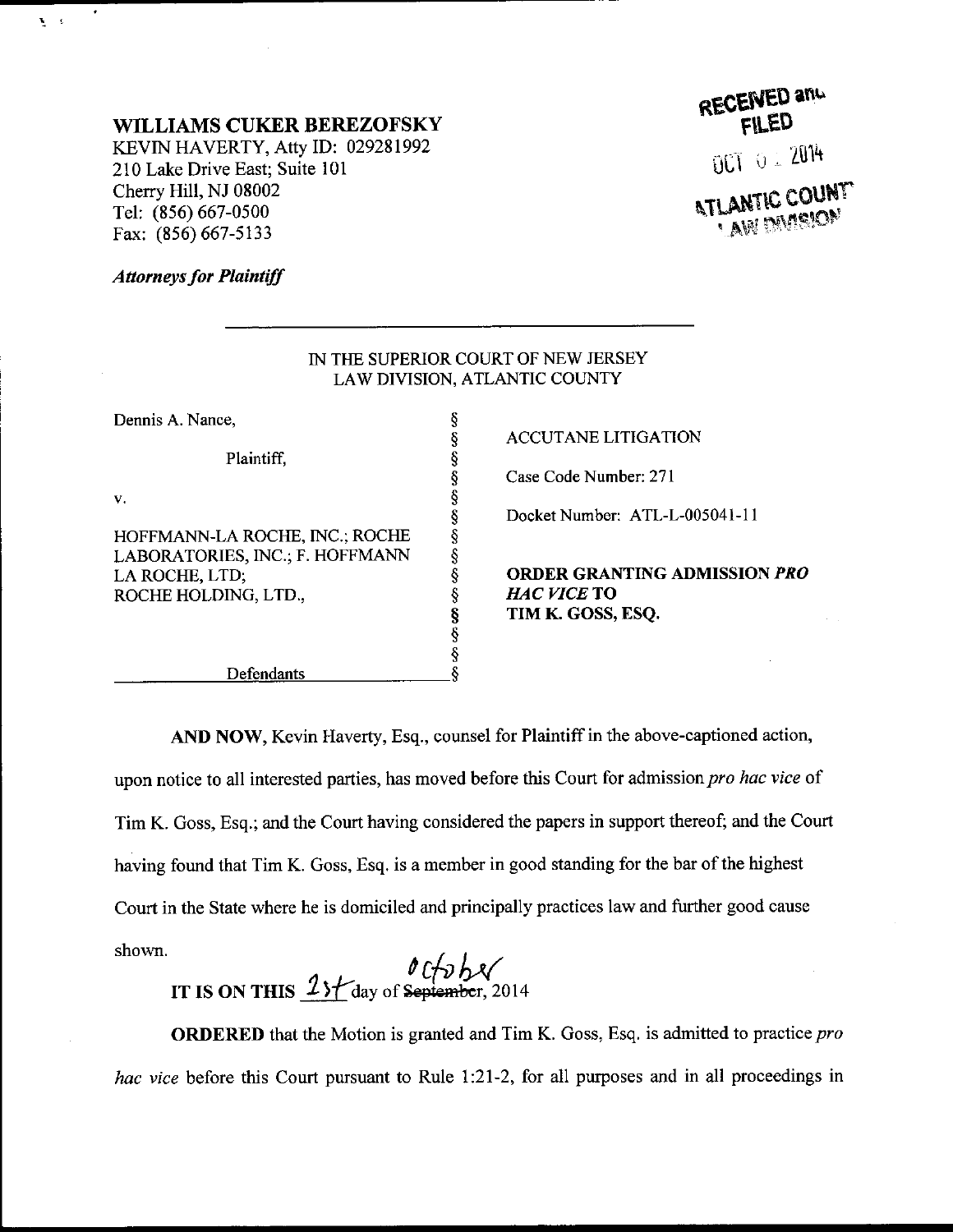connection with this action, in the same manner as an attomey who is admitted to practice in this State and is domiciled and maintains an office for the practice of law in the State of New Jersey, provided that he shall:

- 1. Abide by the Rules of Court for the State of New Jersey, including a1l disciplinary rules;
- 2. Consent to the appointment of the Clerk of the Supreme Court as an agent upon whom service of process may be made for all actions against him and his firm that may arise out of his participation in this matter;
- 3. Notify the Court immediately of any matter affecting his standing before this Court; and
- 4. Have all pleadings and other papers filed in the Court signed by an attorney-at-law of this Court employed by the firm of Williams Cuker Berezofsky, who shall be responsible for the conduct of Tim K. Goss, Esq.; and it is further

ORDERED that Tim K. Goss, Esq. shall make payment of fees as provided in the New

Jersey Rules of Court, Rule l:28-l(b), 7:28-2 md 1:28B-1(e), within thirty (30) days of the date

of this Order, and it is funher

٠

 $\mathbf{S} = \mathbf{S}$ 

ORDERED that the Clerk of this Court shall forward a copy of this Order to the

Treasurer of the New Jersey Fund for Client Protection; and it is further

ORDERED that copies of this Order shall be served by attomeys for Plaintiff upon all

counsel of record within seven (7) days of receipt thereof.

Nun John

Honorable Nelson C. Johnson, JSC

[ ] *O*pposed Unopposed